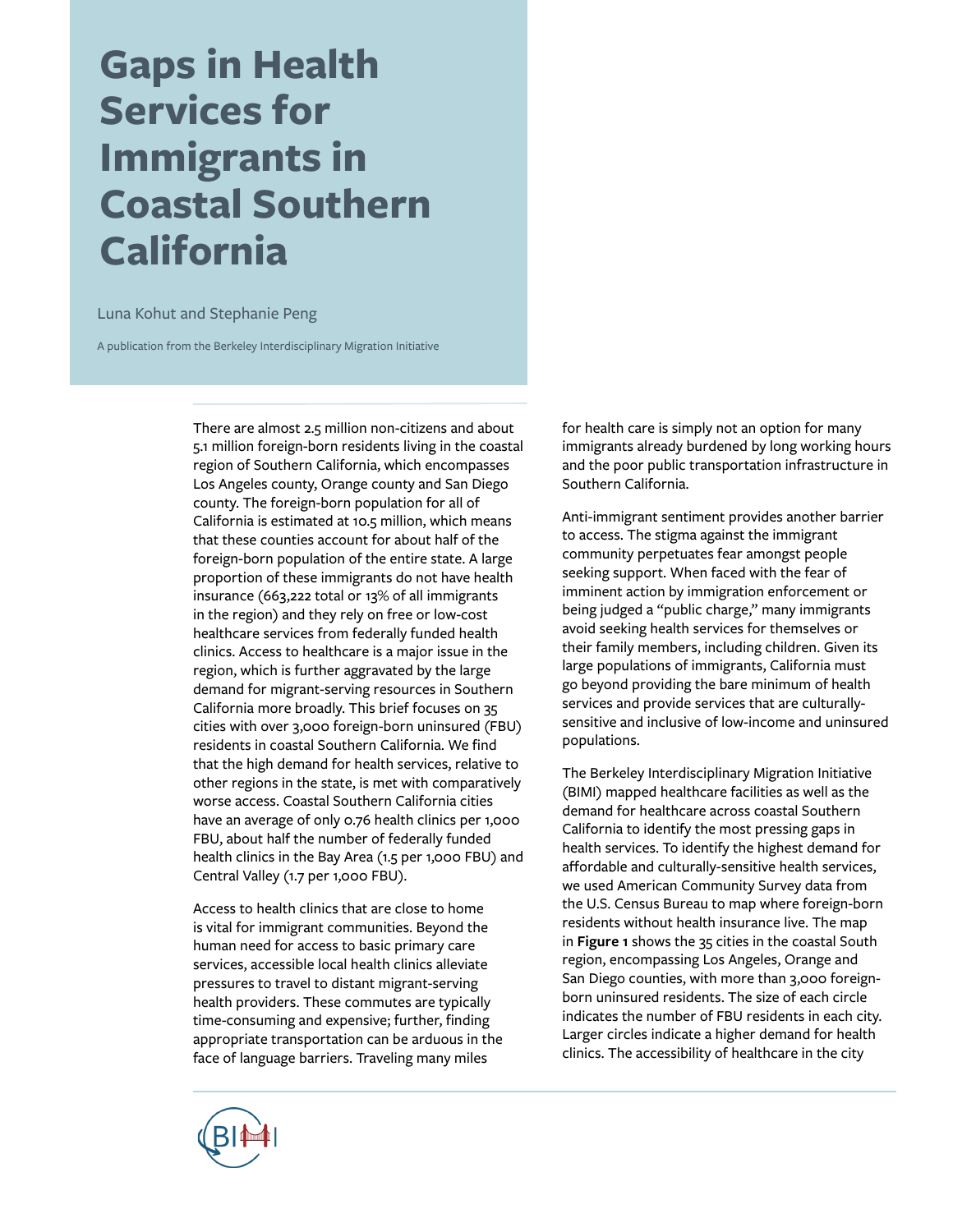is shown by the color, which corresponds to the number of immigrant-focused health clinics per 1,000 FBU residents. Dark blue circles represent cities with a higher ratio of health clinics per FBU residents; bright red circles are those with very few health clinics in proportion to the number of foreign-born residents without health insurance. The largest bright red circles, like Los Angeles city, are therefore the places with the biggest gaps in

available services and many potentially underserved residents. **Figure 2** ranks cities by the prevalence of clinics per 1,000 foreign-born uninsured residents. With this information, local stakeholders, including policymakers and philanthropists, can work to meet the needs of these underserved communities.

# **Key Findings**

#### **Cities with the largest demand**

- **Los Angeles, Anaheim and Santa Ana are some of the cities that have the highest numbers of uninsured immigrants but offer poor access to health services.** Los Angeles alone is home to over 240,000 foreign-born uninsured residents (FBU). However, Los Angeles only has 0.66 clinics per 1,000 FBU. Anaheim has 0.44 and Santa Ana has 0.34 clinics per 1,000 FBU.
- **San Diego city also demonstrates a large demand for services and has comparatively better access to health services**, at 1.22 health clinics per 1,000 FBU. San Diego has the second largest FBU population in the region, about 40,000 FBU. It has nearly double the access to services compared to Los Angeles city, despite the lower number of residents.

#### **Lowest access to health services**

- **All of Orange County's cities with over 3,000 FBU residents have relatively low access to health services, regardless of average median household income in these cities.**
- **Santa Ana** and **Anaheim**, in particular, are two Orange County cities with **high demand for federally-funded health services** (between 25,000-30,000 FBU) **and low median household income, but which have very low access to health services.** Specifically, both cities have median household incomes that are far below the \$90,234 median income for Orange County; Santa Ana has a median income of \$66,145 and Anaheim has a median income of \$71,763.
- Orange County also contains **two wealthier cities that have the worst access: Irvine has zero federally qualified health clinics and Costa Mesa only has 0.15 health clinics per 1,000 FBU.** Irvine and Costa Mesa have higher median incomes than Santa Ana and Anaheim (\$105,126 and \$84,138 respectively) and comparatively lower demand (about 6,000 FBU), suggesting that they are home to mostly wealthier, insured residents. However, **this leaves the over 6,000 uninsured immigrants in each of these cities with a severe lack of federally-funded health infrastructure.** Furthermore, Irvine and Costa Mesa residents are not located near cities with much better access, as the entire county is underserved.

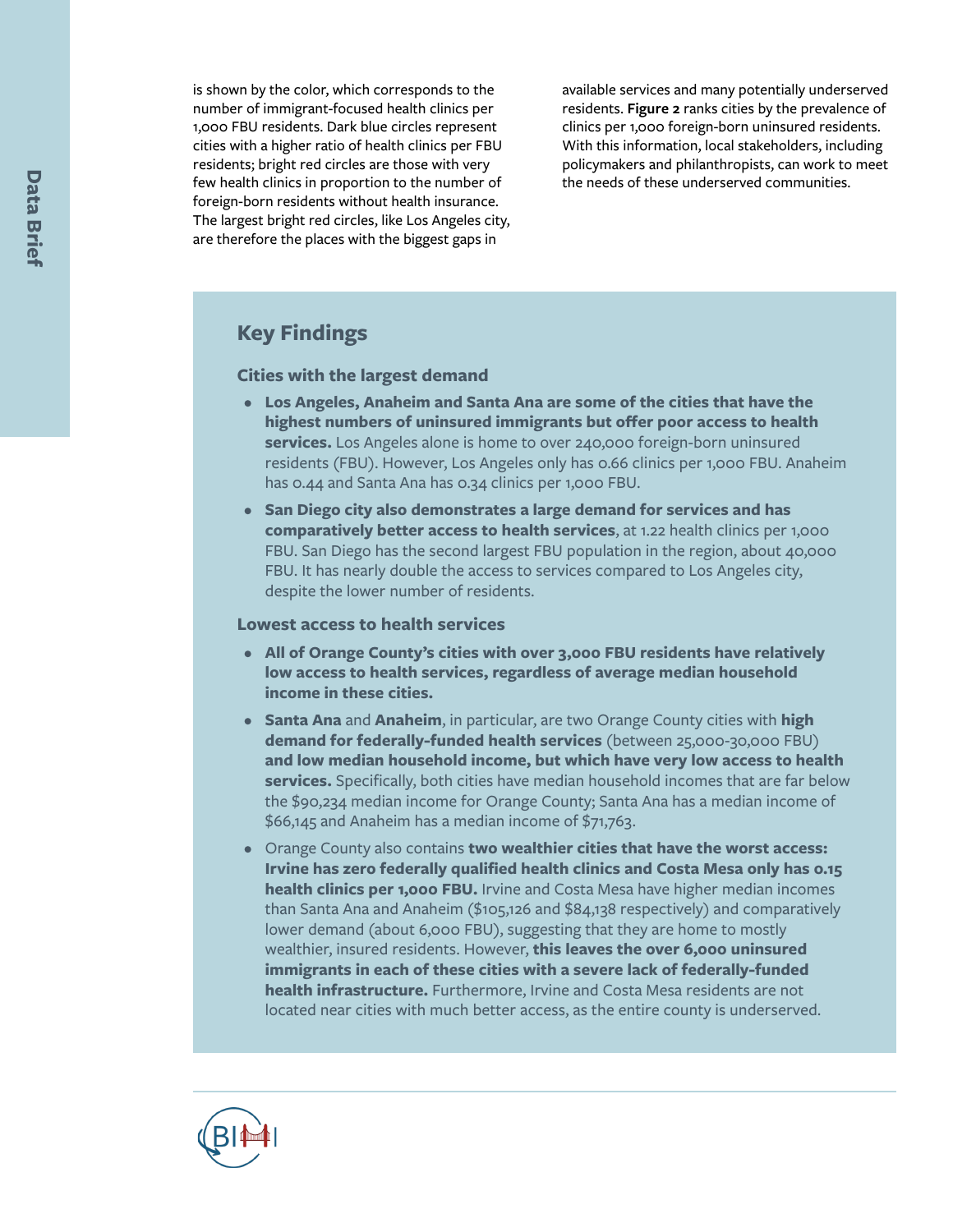

#### **Figure 1: Healthcare Services Accessibility in coastal Southern California counties**

This map shows the 35 cities in coastal Southern California counties with at least 3,000 foreign-born residents without health insurance. Uninsured immigrants are more likely to rely on federally-funded health clinics as their primary source of healthcare. The circle sizes are proportional to the total foreign born uninsured population, and the colors correspond to the number of federally-funded health clinics per 1,000 foreign born uninsured residents.

Data Sources: American Community Survey 2019 5-Year Estimates and Health Resources Services Administration.

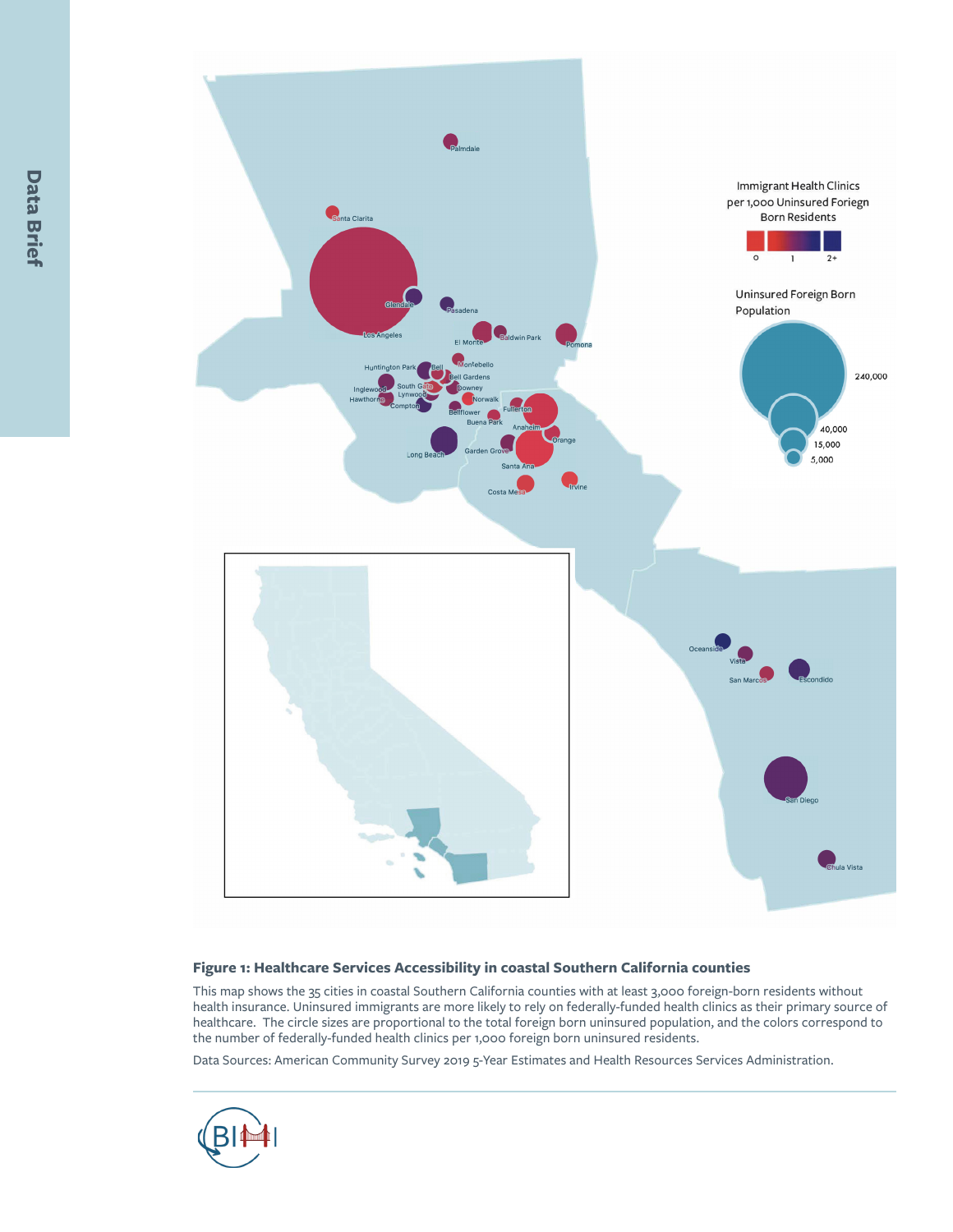| Oceanside              |                      |                               | 1.78                      |
|------------------------|----------------------|-------------------------------|---------------------------|
| Compton                |                      |                               | 1.48                      |
| Escondido              |                      |                               | 1.41                      |
| Long Beach             |                      |                               | 1.39                      |
| Pasadena               |                      |                               | 1.37                      |
| Glendale               |                      |                               | 1.35                      |
| San Diego              |                      | 1.22                          |                           |
| <b>Huntington Park</b> |                      | 1.21                          |                           |
| Chula Vista            |                      | 1.16                          |                           |
| Lynwood                |                      | 1.10                          |                           |
| Inglewood              |                      | 1.03                          |                           |
| Vista                  |                      | 1.01                          |                           |
| <b>Garden Grove</b>    |                      | 0.97                          |                           |
| Downey                 |                      | 0.94                          |                           |
| <b>Bellflower</b>      |                      | 0.92                          |                           |
| Palmdale               |                      | 0.87                          |                           |
| <b>Baldwin Park</b>    | 0.82                 |                               |                           |
| Hawthorne              | 0.75                 |                               |                           |
| Pomona                 | 0.75                 |                               |                           |
| El Monte               | 0.73                 |                               |                           |
| <b>Bell Gardens</b>    | 0.70                 |                               |                           |
| <b>San Marcos</b>      | 0.67                 |                               |                           |
| Fullerton              | 0.66                 |                               |                           |
| Los Angeles            | 0.66                 |                               |                           |
| <b>Bell</b>            | 0.64                 | $(0.76$ offices per $1,000$ ) | Southern Coast as a Whole |
| Montebello             | 0.62                 |                               |                           |
| Orange                 | 0.58                 |                               |                           |
| <b>Buena Park</b>      | 0.55                 |                               |                           |
| Anaheim                | 0.44                 |                               |                           |
| South Gate             | 0.38                 |                               |                           |
| Santa Ana              | 0.34                 |                               |                           |
| Santa Clarita          | 0.25                 |                               |                           |
| Costa Mesa             | 0.15                 |                               |                           |
| Irvine                 | 0.00                 |                               |                           |
|                        | 0.00<br>0.50<br>0.25 | 1.00<br>0.75                  | 1.25<br>1.50<br>1.75      |

#### **Figure 2: Ranking of Coastal Southern California Cities by Number of Health Clinics per 1,000 Foreign-Born Uninsured Residents**

This chart ranks the 35 cities in coastal Southern California with the largest numbers of uninsured foreign-born residents (at least 3,000). For each city, the number of health clinics per 1,000 foreign born uninsured residents is shown.

Data Sources: American Community Survey 2019 5-Year Estimates and Health Resources Services Administration.



-2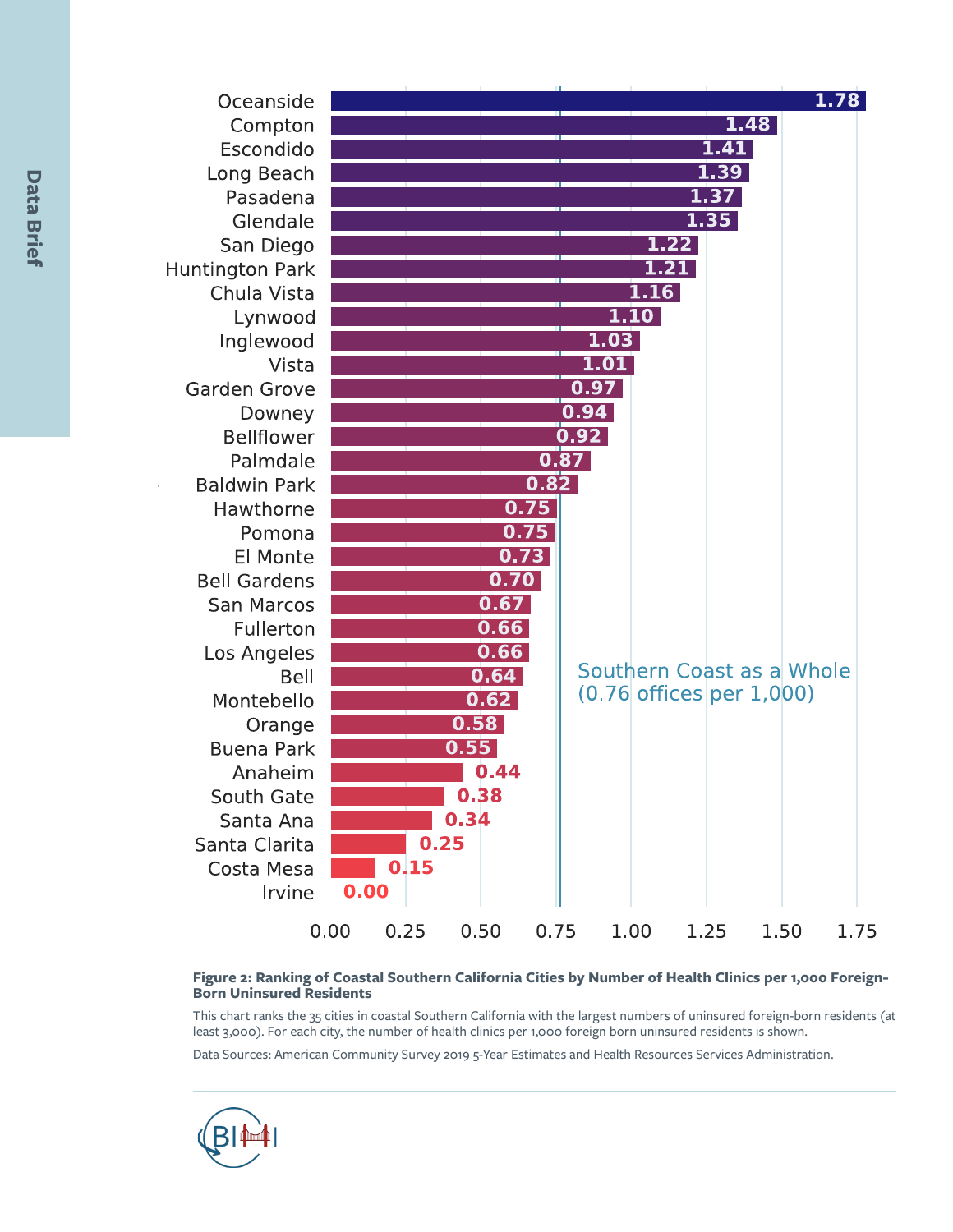# **Key Findings**

#### **Highest access to health services**

- **• Oceanside has by far the best access to healthcare** across this region, with an average of 1.78 clinics per 1,000 FBU. This is notable considering that out of the cities in the South Coast region with more than 3,000 FBU, **Oceanside has a relatively low demand, with a FBU population of 5,616, less than 1% of the FBU population in the region.** One possible explanation for this discrepancy between the low population of FBU residents in Oceanside and its high accessibility of services could be the **proximity to the major Marine Corps Base, Camp Pendleton.** The existence of a military base in the region could produce a stronger health infrastructure. Camp Pendleton also temporarily housed tens of thousands of Southeast Asian refugees in 1975.
- **• All cities in San Diego county have consistently higher access** to health clinics than Los Angeles and Orange counties. San Diego county boasts a **legacy of welcoming and resettling more refugees than any other county in California.** We speculate that this history contributes to **a stronger nonprofit service infrastructure** for both refugees and immigrants.
- **• Compton, Pasadena, and Long Beach are cities in Los Angeles County with relatively high access.** They may differ from other cities in LA County in their **rich history of civil rights activism for Black, Latino, and refugee communities.** While the minority communities in these cities still do not have equal opportunity in every facet, a history of activism may help create better access to federally-funded health services for uninsured immigrants today.
	- **Compton** is located in the exact geographic center of **Los Angeles County**, and has been a focal point in the struggle for civil rights in Los Angeles. After the Second World War, Compton was one of the few suburbs in which African Americans could buy homes, and decades later it became a destination for Latino families as well. Currently, Compton has a Hispanic/Latino population of 68%. As a hub for civil rights activism for its historically Black communities, Compton provides relatively better access to services for its newer immigrant communities compared to other suburbs in the county.
	- **Pasadena** and **Long Beach** also reflect a history of activism both cities were hubs of the Southern California Chicano movement and Civil Rights movement of the 1960s and 70s. Furthermore, Long Beach became home to the largest Cambodian population outside of Cambodia after accepting its first wave of refugees escaping the Khmer Rouge in 1975. This history of integrating diverse communities could contribute to the better access to federal health funding that we see today.

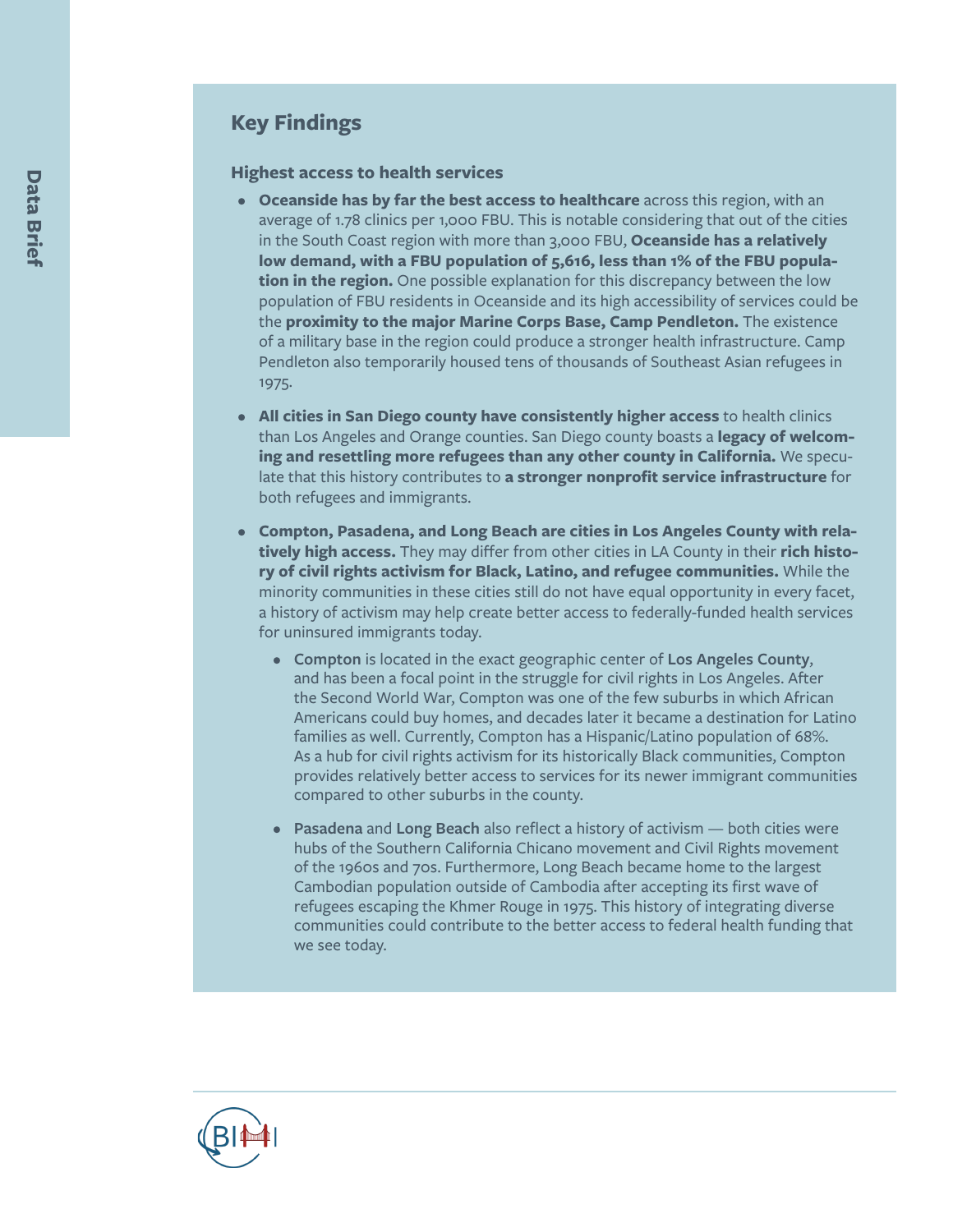#### **Areas for Further Study**

Further research is needed. First, using cities as the unit of analysis, especially in larger cities, might overlook important variation in service capacity between neighborhoods within a city, like Los Angeles. Our team is now conducting more granular analyses using geospatial models. A geospatial model would also better account for the fact that a clinic near the edge of a city boundary might serve residents in numerous cities. Second, the presence of clinics does not necessarily mean that they cater to or reach uninsured immigrant populations. This

brief highlights the differences in possible capacity across place, not immigrants' actual use of services. Last, when comparing larger and smaller cities, this analysis counts all clinics as essentially equal. Possibly, in places with high demand, clinics may have more doctors, longer hours, and more services. Rather than increase the number of clinics, some places might increase the capacity of existing clinics. Our mapping of service accessibility is a first step to beginning these conversations on how to ensure the health and well-being of our immigrant neighbors.